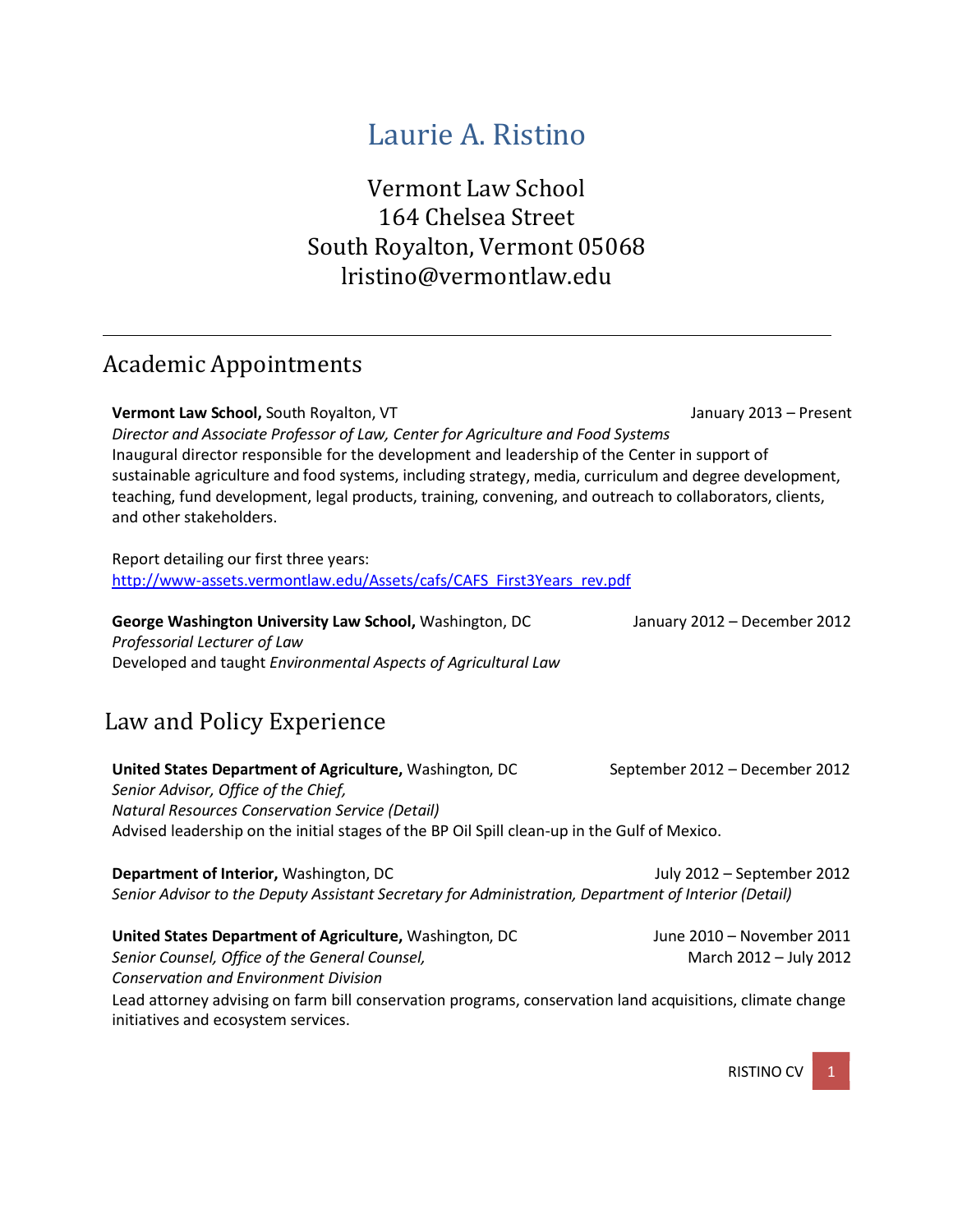| Natural Resources Conservation Service, Washington DC<br>Acting Director, Easement Programs Division                                                                                                                                                                                                                                                                                                                                                                                                                | November 2011 – March 2012   |  |
|---------------------------------------------------------------------------------------------------------------------------------------------------------------------------------------------------------------------------------------------------------------------------------------------------------------------------------------------------------------------------------------------------------------------------------------------------------------------------------------------------------------------|------------------------------|--|
| Led a transdisciplinary team to protect and restore privately owned wetlands, forests, and farmland,<br>including managing millions of dollars in federal appropriations.                                                                                                                                                                                                                                                                                                                                           |                              |  |
| Department of Health and Human Services, Washington, DC<br><b>Lead Mediator</b>                                                                                                                                                                                                                                                                                                                                                                                                                                     | January 2005 - December 2012 |  |
| Mediated personnel disputes arising in various federal departments and agencies.                                                                                                                                                                                                                                                                                                                                                                                                                                    |                              |  |
| United States Department of Agriculture, Washington, DC<br>May 2003 - June 2010<br>Attorney, Office of the General Counsel, Conservation and Environment Division<br>Advised the Department and the Natural Resources Conservation Service on a host of natural resource<br>and environmental matters, including soil health, wetlands restoration and protection, farmland<br>protection, carbon soil sequestration, climate change mitigation and adaptation, and farm bill<br>conservation title implementation. |                              |  |
| United States Department of Agriculture, Washington, DC<br>Attorney, Office of the General Counsel, Natural Resource Division                                                                                                                                                                                                                                                                                                                                                                                       | September 1991 - May 2003    |  |

Advised the Forest Service on threatened, endangered and sensitive species protection, including the modification and termination of timber sales and litigation strategy related to the Northwest Forest Plan.

## Education

| American University, Key Executive Leadership Program, Washington, DC<br>USDA Senior Executive Service (SES) Candidate Development Program | Certificate June 2012 |
|--------------------------------------------------------------------------------------------------------------------------------------------|-----------------------|
| George Mason University, Fairfax, Virginia<br>M.P.A., Public Management                                                                    | May 1997              |
| University of Iowa, College of Law, Iowa City, Iowa<br>J.D., with Distinction                                                              | May 1991              |
| University of Michigan, Ann Arbor, Michigan<br>B.A., Political Science                                                                     | April 1988            |

# Social Products and Tools

**Farmland Access Toolkit [\(https://farmlandaccess.org/\)](https://farmlandaccess.org/)**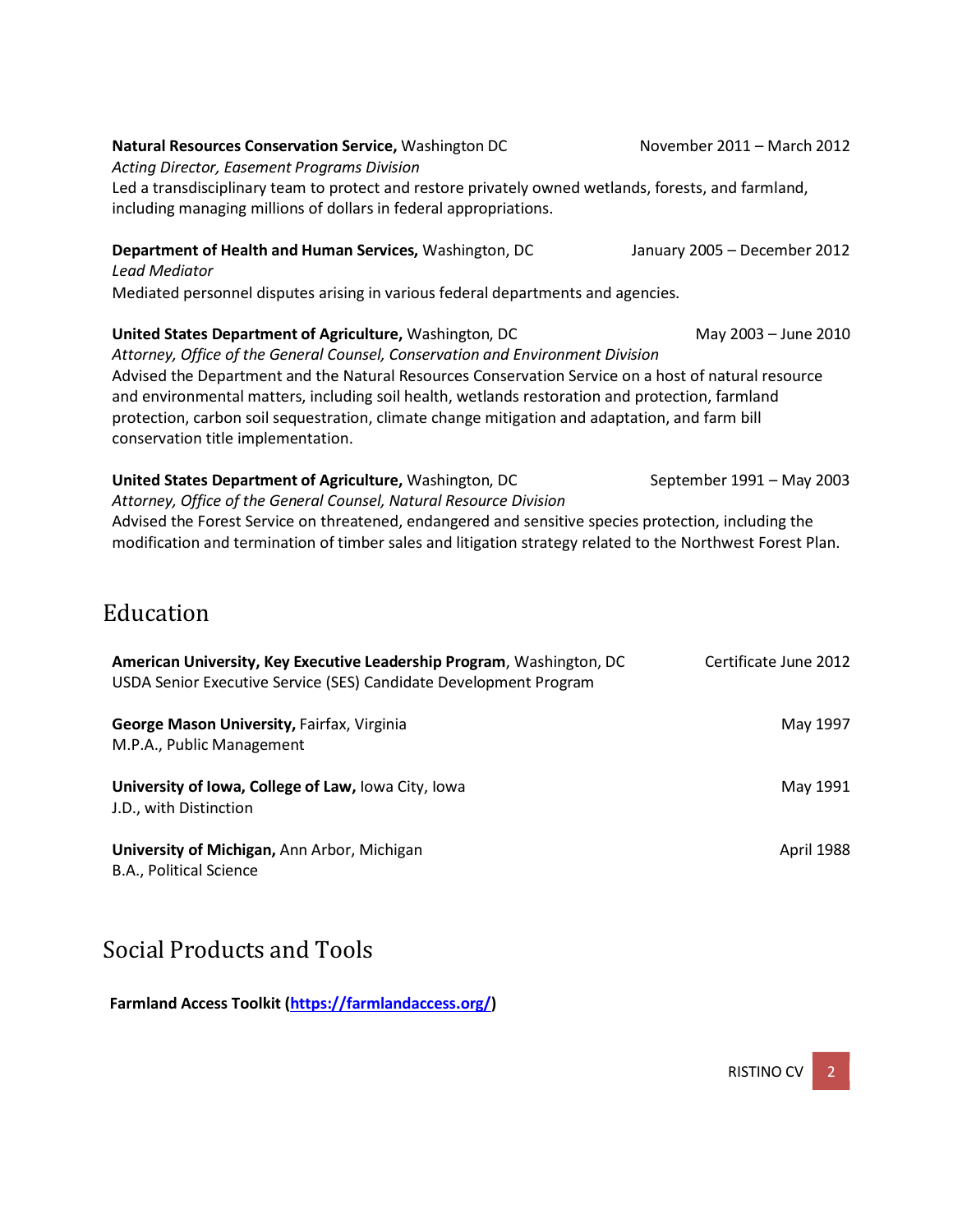Lowering the barriers to farmland access for small and new farmers while helping retiring farmers transfer their farmland through a free, innovative web-based legal resource.

#### **Farmers Market Legal Toolkit** [\(https://farmersmarketlegaltoolkit.org/\)](https://farmersmarketlegaltoolkit.org/)

Legal resources for building resilient and accessible markets. A partnership with Northeast Organic Farming Organization-Vermont and the Farmers Market Coalition.

#### **Healthy Food Policy Project** [\(http://healthyfoodpolicyproject.org/\)](http://healthyfoodpolicyproject.org/)

Improving health, local economies and the environment by reducing access barriers to local food policies and laws. A collaboration with the Rudd Center for Food Policy and Obesity at University of Connecticut and Mitchell Hamline Public Health Law Center.

#### **Blueprint for a National Food Strategy** [\(http://foodstrategyblueprint.org/\)](http://foodstrategyblueprint.org/)

A framework to empower citizens to create a national food strategy in the United States using legal and policy mechanisms. A collaboration with Harvard Food Law and Policy Clinic.

#### **National Gleaning Project** [\(http://forms.vermontlaw.edu/farmgleaning/index.cfm\)](http://forms.vermontlaw.edu/farmgleaning/index.cfm)

Supporting food waste reduction at the source of production while addressing hunger.

#### **National Farm to School Legislative Survey** [\(http://www.farmtoschool.org/Resources/F2S-Survey-](http://www.farmtoschool.org/Resources/F2S-Survey-2014.pdf)[2014.pdf\)](http://www.farmtoschool.org/Resources/F2S-Survey-2014.pdf)

Increasing state farm to school legislation to improve access to fresh fruits and vegetables while supporting farmers and local economies. A partnership with the National Farm to School Network.

#### **Farm Animal Welfare Certification Guide** [\(https://www.aspca.org/sites/default/files/frm-wlfr-cert-guide](https://www.aspca.org/sites/default/files/frm-wlfr-cert-guide-feb2017.pdf)[feb2017.pdf\)](https://www.aspca.org/sites/default/files/frm-wlfr-cert-guide-feb2017.pdf)

Improving farmed animal welfare while increasing producer profit margins through third party certification regimes. A collaboration with the American Society for the Prevention of Cruelty to Animals.

### Publications

### Book and Book Chapters

Laurie Ristino & Jessica Jay, A Changing Landscape: The Conservation Easement Reader, Environmental Law Institute, October 2016.

Laurie Ristino, *Legal Democracy: Using Legal Design, Technology and Communications to Reform Food and Agriculture Systems*, in Law for the New Economy, Edward Elgar, May 2017.

Laurie Ristino & Katherine Hannon Michel, *Carbon Trading in the United States,* in Research Handbook on Climate Change Mitigation Law, Edward Elgar, 2015.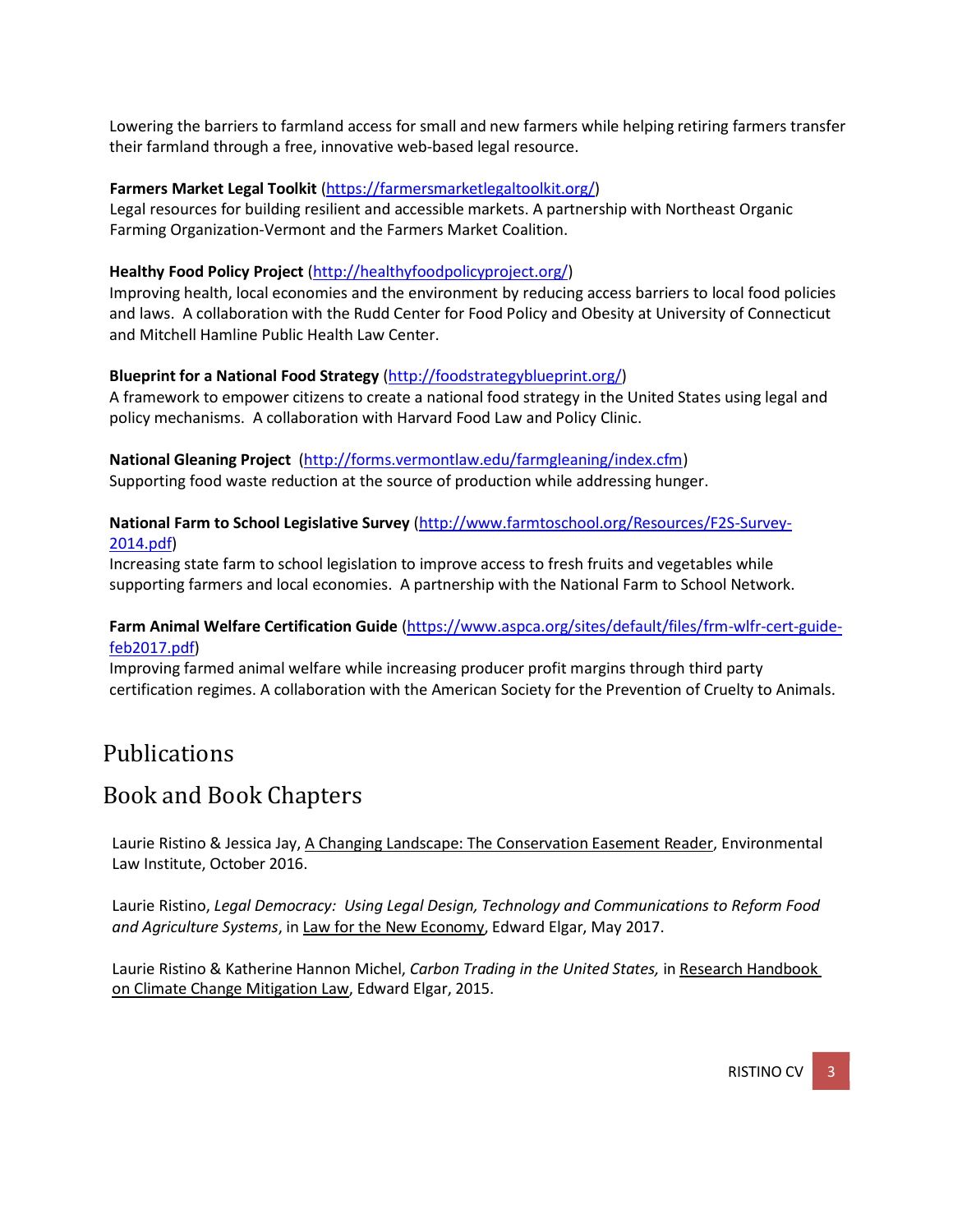## Articles

Nicolette Lustig, Laurie Ristino, Emily Spiegel, *Creating a Systemic Solution for Food Waste through the Farm Bill*, American Bar Association Natural Resources & Environment magazine, Summer 2018 (forthcoming).

Laurie Ristino and Jamie Konopacky, *The Healthy Watershed Framework: A Blueprint for Restoring Nutrient-impaired Waterbodies*, Environmental Law (Lewis and Clark), September 2017.

Laurie Ristino (with Gabriela Steier), *Losing Ground: A Clarion Call for Farm Bill Reform to Ensure a Food Secure Future*, 42 Colum. J. of Envtl. L, December 2016.

Laurie Ristino*, Food Security: Concept, Challenges, and the Role of Attorneys*, 45 Envtl. L. Rep. (Envtl. Law Inst.) 10659, July 2015.

Laurie Ristino, *Back to the New: Millennials and the Sustainable Food Movement*, Vermont Journal of Environmental Law, Vol. 15, No. 1, Fall 2013.

Laurie Ristino, Baylen Linnekin, Susan Schneider, Emily Broad Leib, Margaret McCabe & Michael Roberts, *The Future of Food Law & Policy: The Responsibility of Lawyers in the Academy and Beyond,*  October 2013.

Laurie Ristino, *Introduction*, Vermont Law Review, Vol. 37, No. 4, Summer 2013, Vermont Law School.

Laurie Ristino & Sam Kalen, *Is Environmental Law Serving Society?* Natural Resources & Environment, Vol. 26, No. 4, Spring 2012, American Bar Association.

Laurie Ristino, *Resource Property Rights*, Natural Resources & Environment, Vol. 25, No. 4, Spring 2011, American Bar Association.

Laurie Ristino & Nathaniel Giddings, *Proposal: A Uniform Act for Wind Rights*, Renewable and Distributed Energy Resources Committee Newsletter, Winter 2011, American Bar Association.

Laurie Ristino, *Conservation Easements in an Ecosystem Services Age*, Natural Resources & Environment, Vol. 24, No.3, Winter 2010, American Bar Association.

Laurie A. Ristino, *It's Not Easy Being Green: Reflections on the American Offset Market,* Journal of Sustainable Development Law & Policy, Winter 2008, Washington College of Law.

Laurie A. Ristino, *Carbon Offset Projects on Public Lands and the Role of Federal Resources in Climate Change Mitigation*, Climate Change, Sustainable Development, and Ecosystems Committee Newsletter, December 2007, American Bar Association.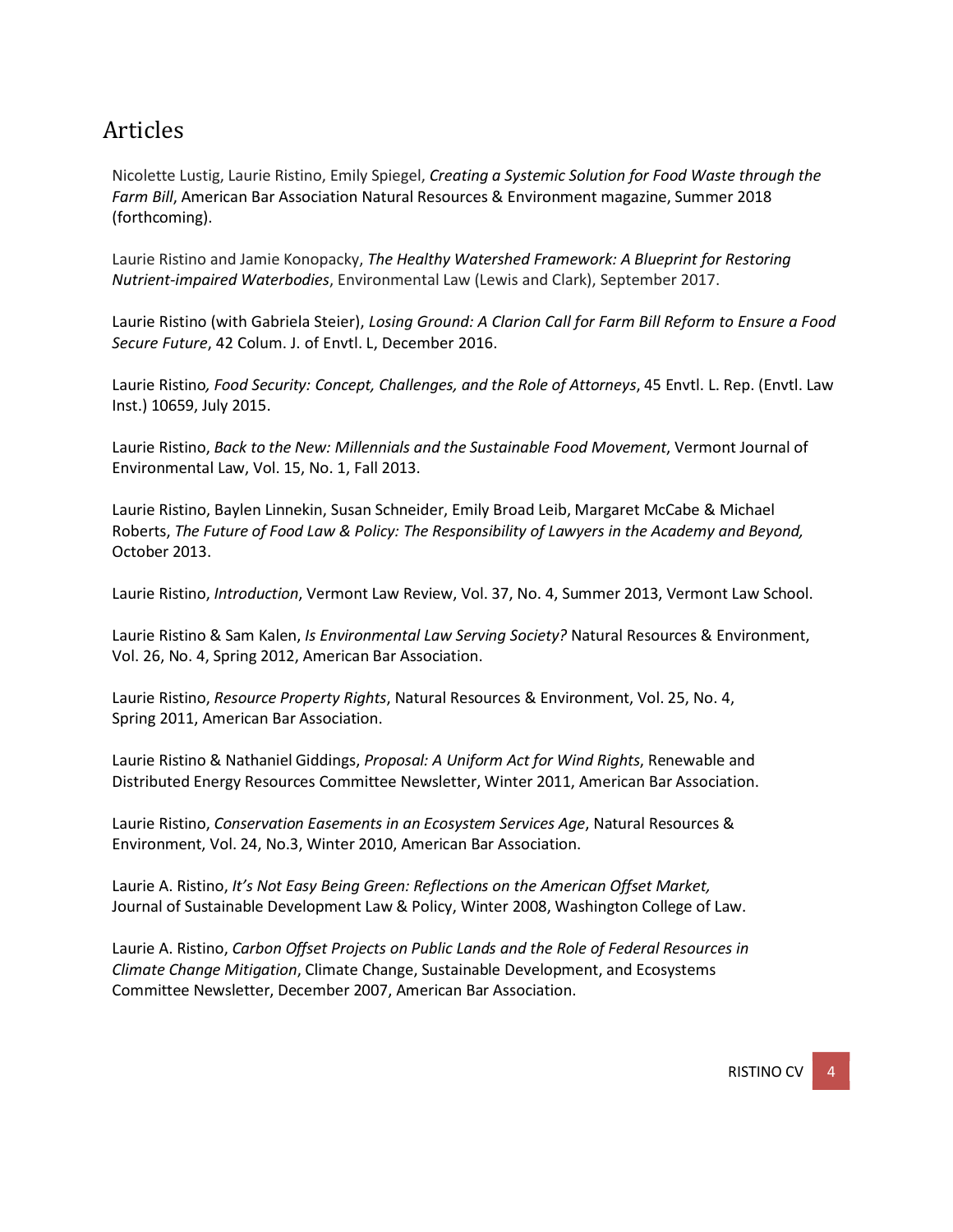Laurie A. Ristino*, Climate Change Mitigation: Using Ecosystem Services to Pay for Conservation on Private Lands*, Climate Change, Sustainable Development, and Ecosystems Committee Newsletter, August 2007, American Bar Association.

### Columns, Commentary and Blogs

Laurie Ristino, *Recipe: Turning the House's Lemon of a Farm Bill into Lemonade*, Center for Progressive Reform, April 2018.

Laurie Ristino, *Congress just gave Big Agriculture the pollution greenlight*, The Hill, March 2018.

Laurie Ristino, *Kneecapping CERCLA won't get rid Air Pollution from Ag*, Center for Progressive Reform Blog, March 2018.

Laurie Ristino, *Is the Farm "Safety Net" Safe?* Center for Progressive Reform Blog, February 2018.

Laurie Ristino, *Farm Bill 2018: Down Payment on an Effective Conservation Title*, Center for Progressive Reform Blog, January 2018.

Laurie Ristino, *Data Matters in the Next Farm Bill*, Morning Consult, April 2017.

Laurie Ristino and Joseph Simpson, *All Dried Up: Tensions Rise over Water Shortage in California*, Vermont Journal of Environmental Law, January 2015.

Laurie Ristino, *This Could Kill You.* Natural Resources & Environment, Vol. 28, No. 4, Spring 2014, American Bar Association.

Laurie Ristino, *Changing Coalitions and the 2014 Farm Bill,* Jurist, February 27, 2014.

Laurie Ristino, *Second Thoughts,* Natural Resources & Environment, Vol. 28, No. 3, Winter 2014, American Bar Association.

Laurie Ristino & Allison Gabala, *Growing Climate Change: The Farm Bill as Comprehensive Climate Change Policy,* Vermont Law Top 10 Environmental Watch List 2014, No. 7, December 2013.

Laurie Ristino, *Chez Pére Lachaise,* Natural Resources & Environment, Vol. 28, No. 2, Fall 2013, American Bar Association.

Laurie Ristino, *The Age of Disruption,* Natural Resources & Environment Vol. 28, No. 1, Summer 2013, American Bar Association.

Laurie Ristino, *In Support of Practical Legal Scholarship,* Natural Resources & Environment Vol. 27, No. 4, Spring 2013, American Bar Association.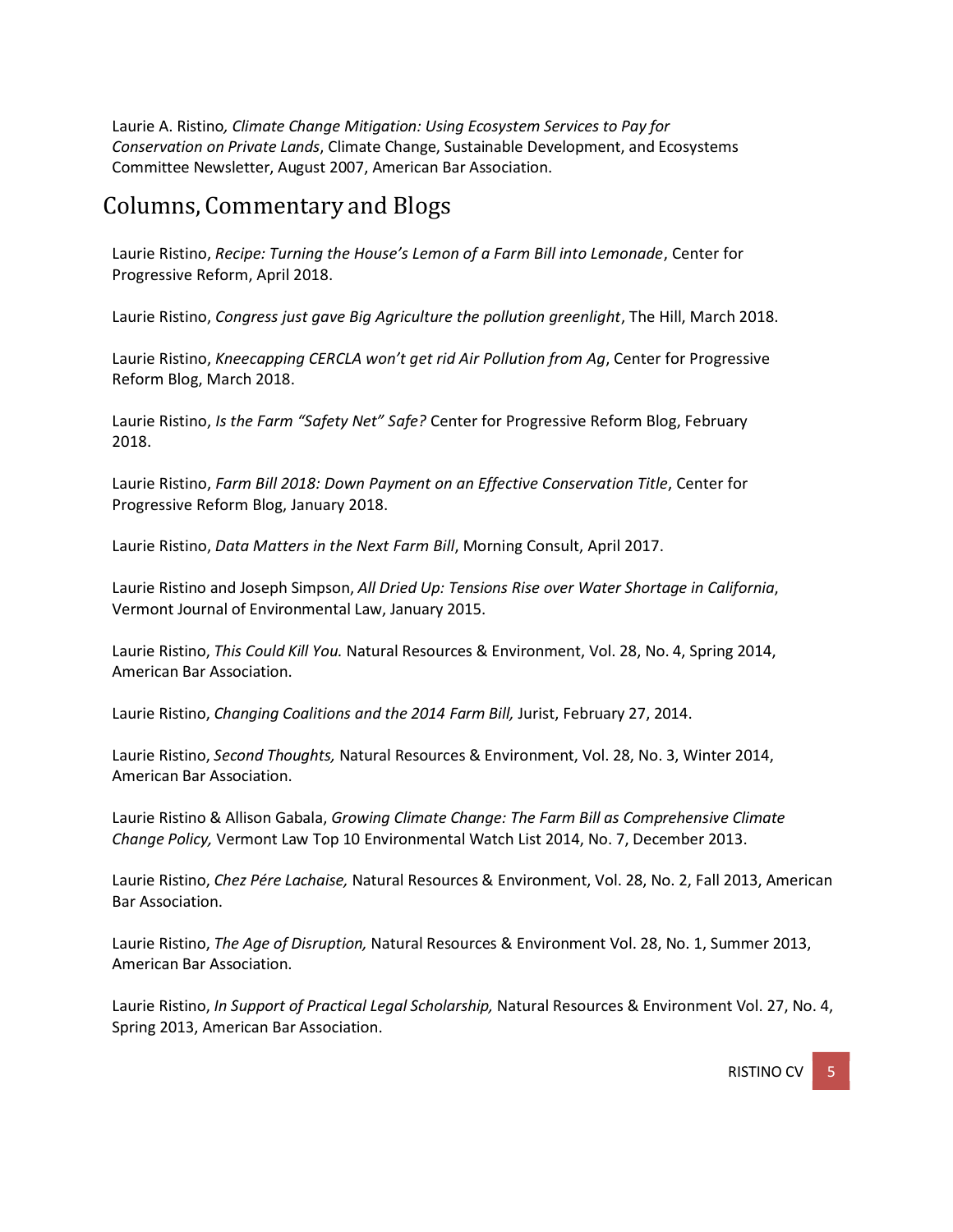Laurie Ristino, *"Lean in" Real-Time,* Natural Resources & Environment Vol. 27, No. 4, Spring 2013, American Bar Association.

Laurie Ristino, *My Generation, Baby,* Natural Resources & Environment Vol. 27, No. 3, Winter 2013, American Bar Association.

Laurie Ristino, *The New Environmental Lawyer,* Natural Resources & Environment Vol. 27, No. 2, Fall 2012, American Bar Association.

Laurie Ristino, *Steve Jobs,* Natural Resources & Environment Vol. 27, No. 1, Summer 2012, American Bar Association.

### Presentations and Conferences

Lecturer, *Hacking the Food System by Design*, McGill University Law, Montreal, Canada, April 2018.

Panelist, *Legal and Policy Tools for Dairy in a Changing Climate*, American Association Law Schools, Annual Meeting, San Diego, CA, January 2018.

Discussant, *Citizen Engagement through Design*, Food Citizenship Workshop, University of Wellington School of Law, Wellington, NZ, December 2017.

Presenter, *Beautiful Law: Using Design Thinking to Change Food Systems*, University California Los Angeles School of Law, Food Law Student Leadership Summit, Los Angeles, CA, November 2017.

Presenter, *The EPA: Why Governance Matters to American Democracy*, St. Anselm College, Manchester, NH, November 2017.

Panelist, *Nutrient Loss and Farm Policy*, American Agriculture Law Association, Louisville, KY, October 2017.

Presenter*, A Place at the Table*, Food Ethics Conference, University of Vermont, Burlington, VT, May 2017.

Moderator*, Conservation Easements in a Time of Climate Change*, Webinar, Environmental Law Institute, Washington, DC, May 2017.

Presenter, *The Healthy Watershed Framework*, 21st Century Food Law Conference, Lewis and Clark Law School, Portland, OR, April 2017.

Panelist, *Leveraging the Farm Bill to Address Critical Environmental Problems*, Environmental Grant Makers Association, Annual Policy Briefing, Washington, DC, February 2017.

RISTINO CV 6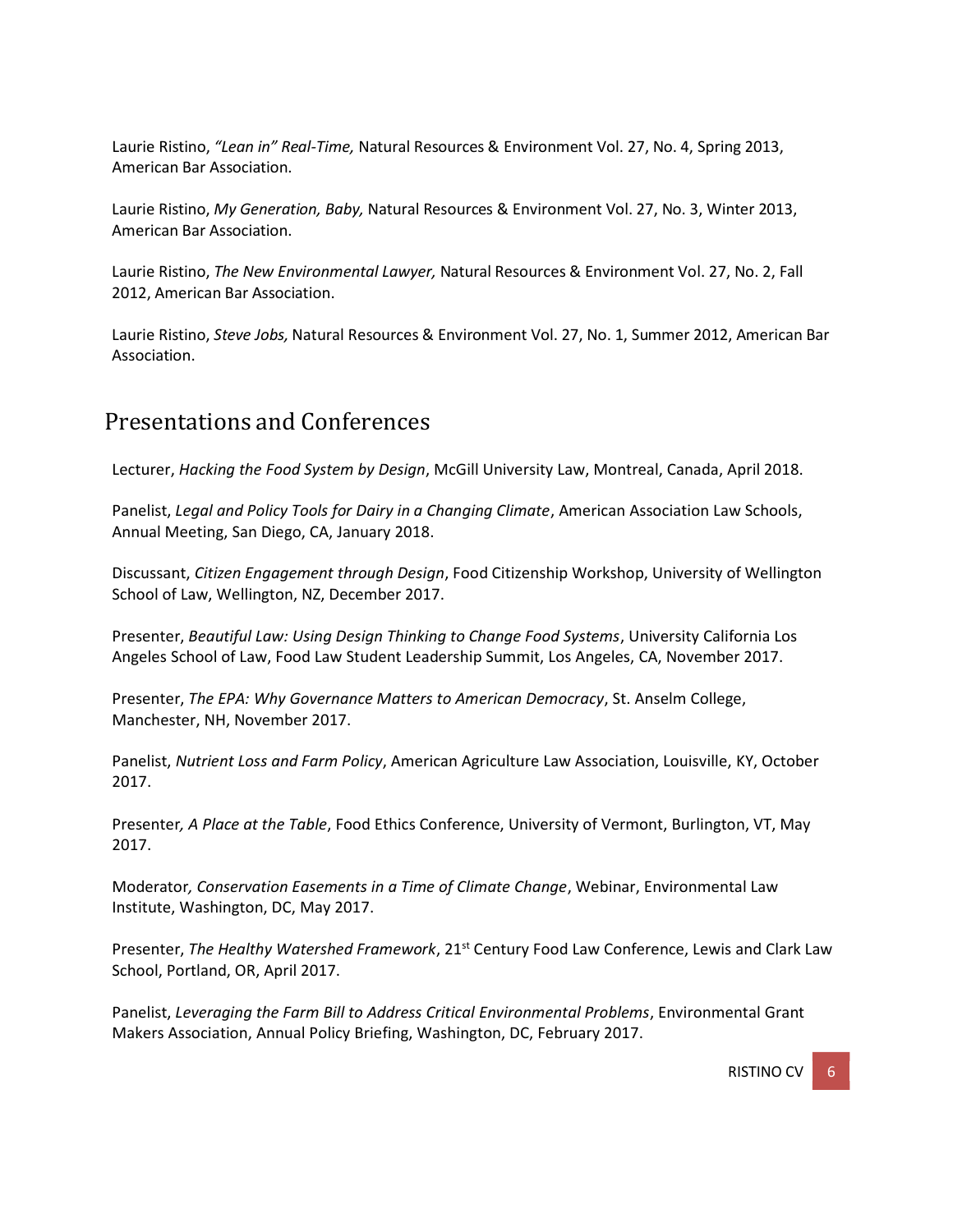Panelist, *Plate of the Union*, Dartmouth College, Hanover, NH, October 2016.

Moderator, *Biting the Hand that Feeds Us*, Sustainability and Security Forum Webinar, September 2016.

Moderator, *Connecting Education to Practice and the Workforce at the Nexus, The Food-Energy-Water-Nexus*, National Center for Science Education, Washington, DC, January 2016.

Presenter, *On Legal Design*, Natural Resources and Energy Law Joint Program, Association of American Law Schools, New York, NY, Annual Meeting, January 2016.

Moderator, *The Lake Champlain TMDL*, TMDLs 2.0 Conference, Vermont Journal of Environmental Law, Vermont Law School, South Royalton, VT, October 2015.

Presenter, *No Food without Nature*, Food Law Topical Seminar, Food Law Student Leadership Summit, Harvard University, Cambridge, MA, October 2015.

Presenter, *Food, Agriculture, and Drought: Implications of water supply scarcity on food production and policy solutions at the federal, state and local levels*, Drought in the American West Symposium, University of Oregon, Eugene, OR, September 2015.

Panelist, *Help Wanted: Growing Leaders for the Food Movement*, Sustainable Agriculture and Food Systems Funders Forum, Chicago, IL, June 2015.

Moderator and Opening Remarks, *Biophysical Constraints Panel*, University of Vermont and Vermont Law School: Right to Food Summit, Burlington, VT, June 2015.

Panelist, *Carrots & Sticks: Moving the U.S. National Food System Toward a Sustainable Future*, Duke Environmental Law & Policy Forum's 25th Anniversary Symposium, Durham, NC, January 2015.

Panelist, *Climate Change and Food Security*, Agriculture and Food Law Section, Association of American Law Schools, Annual Meeting, Washington, DC, January 2015.

Panelist, *Sustainability and Health,* Association of American Law Schools, New York, NY, January 2014.

Presenter, *A Legal Framework for the New Food Movement,* Frontiers in Food and Agriculture Webinar Series, Yale University, New Haven, CT, November 2013.

Moderator, *Food Security as National Security: The Future of Food in the Face of Climate Change,* Vermont Journal of Environmental Law Symposium, October 2013.

Keynote, *Future of Food Law and Policy,* Yale Food Systems Symposium, New Haven, CT, October 2013.

**RISTINO CV**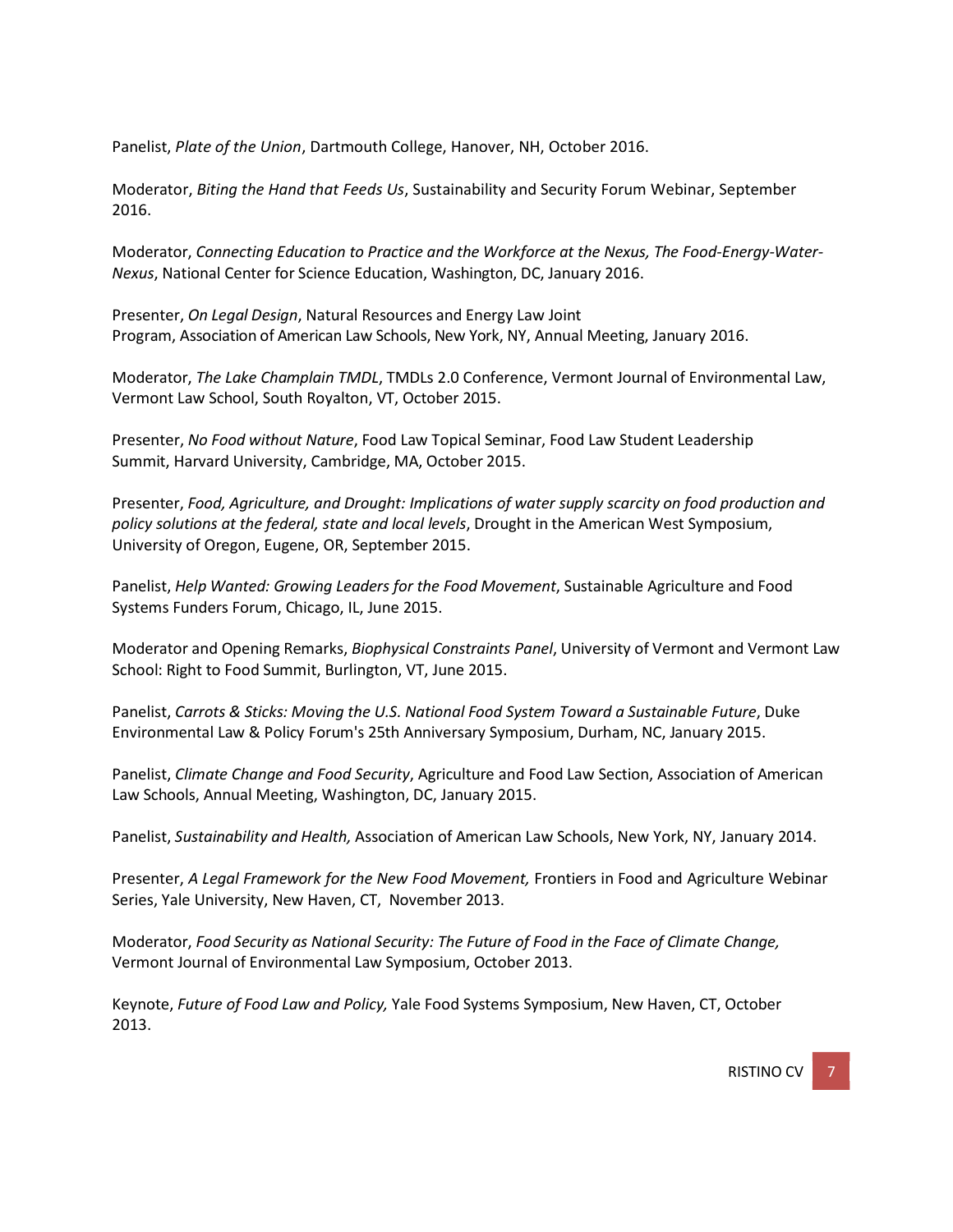Moderator, *Colloquium on Environmental Scholarship*, Vermont Law School, South Royalton, VT, October 2013.

Presenter, *The Method(s) Behind Our Madness,* Faculty Speaker Series, Vermont Law School, South Royalton, VT, September 2013.

### Selected Media Appearances

The Christian Science Monitor, May 2018, quoted in "U.S. Farm Bill: food stamp showdown," by Kendra Nordin Beato

Mother Jones, March 2018, cited in "Life for residents near hog farms just got much, much worse" by Tom Philpott

DC Lawyer, October 2017, quoted in "Food Law"

E&E News, November 22, 2016, quoted in "Trump's USDA likely to reverse course on climate programs"

Law360, September 18, 2015, quoted in "9th Circ. Pesticide Ruling Holds EPA to High Standards"

Civil Eats*,* May 12, 2015, quoted in "Vermont: America's Food Relocalization Laboratory"

Huffington Post*,* March 16, 2015, featured in "Do We Need More Food Transparency?" live webcam discussion.

Huffington Post, February 17, 2014, featured in "How Your Food May Be Causing Climate Change" live webcam discussion

Seven Days, February 6, 2014, quoted in "Pushing 'Good Food' at Vermont Law School"

*VT Digger*, February 4, 2014, commentary titled "The Business of Climate Change"

JURIST, January 27, 2014, op-ed titled "Changing Coalitions and the 2014 Farm Bill"

*Allegheny Front Environmental Radio*, January 22, 2014, interviewed on the farm bill

WAMC Northeast Public Radio, December 26, 2013, interviewed on Vermont Law Top 10 Environmental Watch List story called "Environmental Watch List Focuses on Climate Change Issues"

Yale Forum on Climate Change and the Media, November 5, 2013, quoted in "Feeding 9 Billion on a Hot and Hungry Planet"

RISTINO CV  $\begin{array}{|c|c|c|}$  8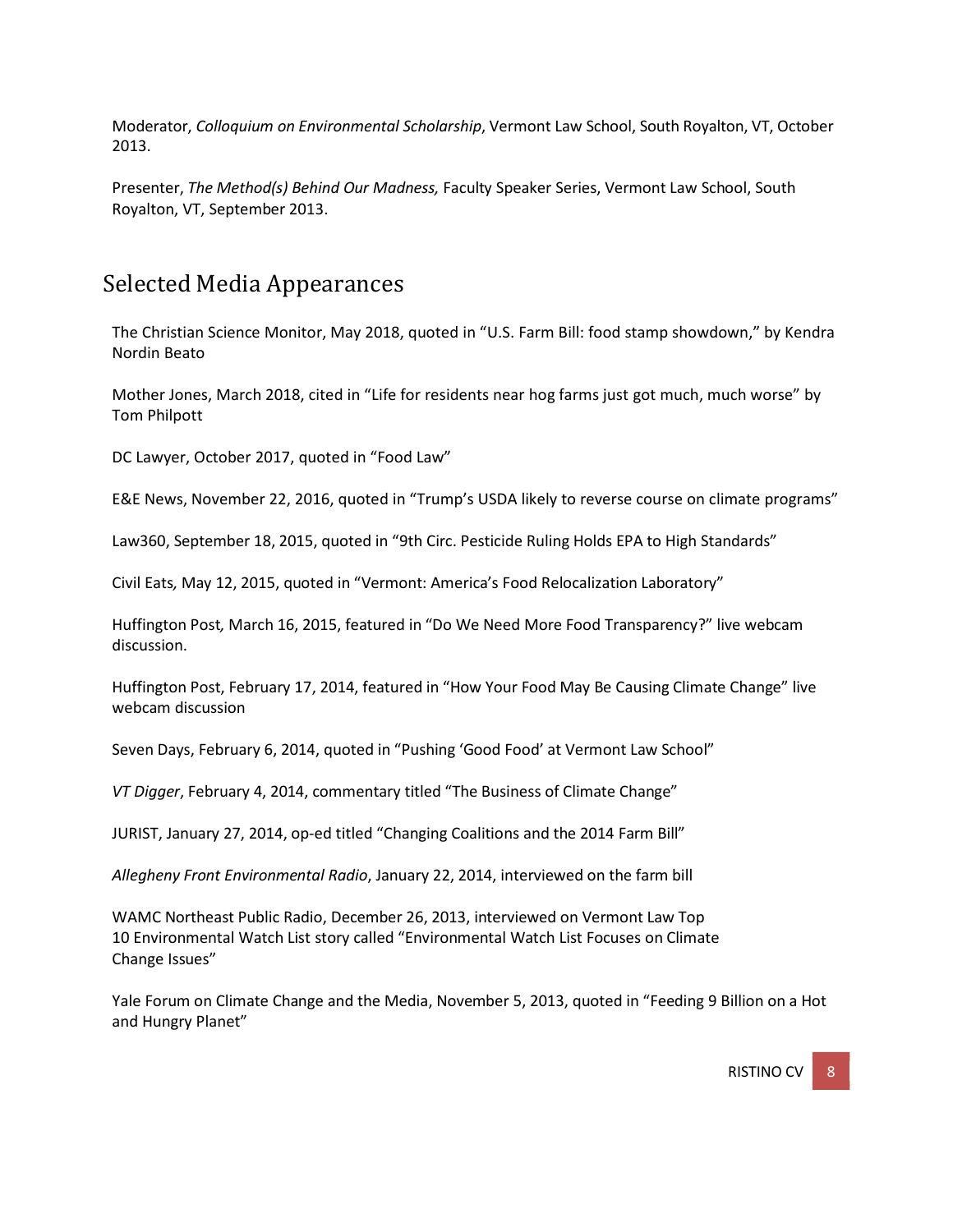# Development(partial list)

\$749,000 from National Agriculture Library partnership to establish the Agriculture and Energy Initiative, a joint project of the Center for Agriculture and Food Systems and the Institute for Energy and the Environment, September 2017

\$1.2 million supporting grant for the Center, private foundation, Winter 2016

\$730,000 from the National Agriculture Library to fund the Healthy Food Policy Project with William Mitchell Healthy Public Health Law Center and Rudd Center for Food Policy and Obesity, August 2015

\$261,965 from the W.K. Kellogg Foundation for the creation of a National Food Policy with Harvard Food Law and Policy Clinic, July 2015

\$759,000 from the National Agriculture Library to create toolkits for Land Tenure and Gleaning, August 2014

\$500,000 from the National Institute of Food and Agriculture for a Farmer's Market Governance Toolkit, April 2014

\$12,000 from the Vermont Community Foundation for the creation of LabelsUnwrapped.org, 2013-2014

## Other Leadership Experience

Member Scholar, Center for Progressive Reform, 2017-present Senior Fellow, New Economy Law Center, Vermont law School, 2016 Founding member, Cuba-US Agroecology Network, 2016 Editor and Columnist, Natural Resources and Environment magazine, American Bar Association, 2011- 2014 Section Leader, Association of American Law Schools, Section of Food and Agriculture Law, 2015 Member, University of Vermont Food Systems Steering Committee, September 2013 – 2017 Faculty Advisor, Food and Agriculture Law Society, Vermont Law School, January 2013 – present Coach, Georgetown Law's National Black Law Student International Negotiations Competition Team,

Winter 2011

Carbon Roundtable Member, The Nature Conservancy (San Francisco), 2010 – 2011

## Memberships and Affiliations

Member, Federal Senior Executive Service Member, Pennsylvania Bar Member, American Bar Association, Section of Environment, Energy, & Resources